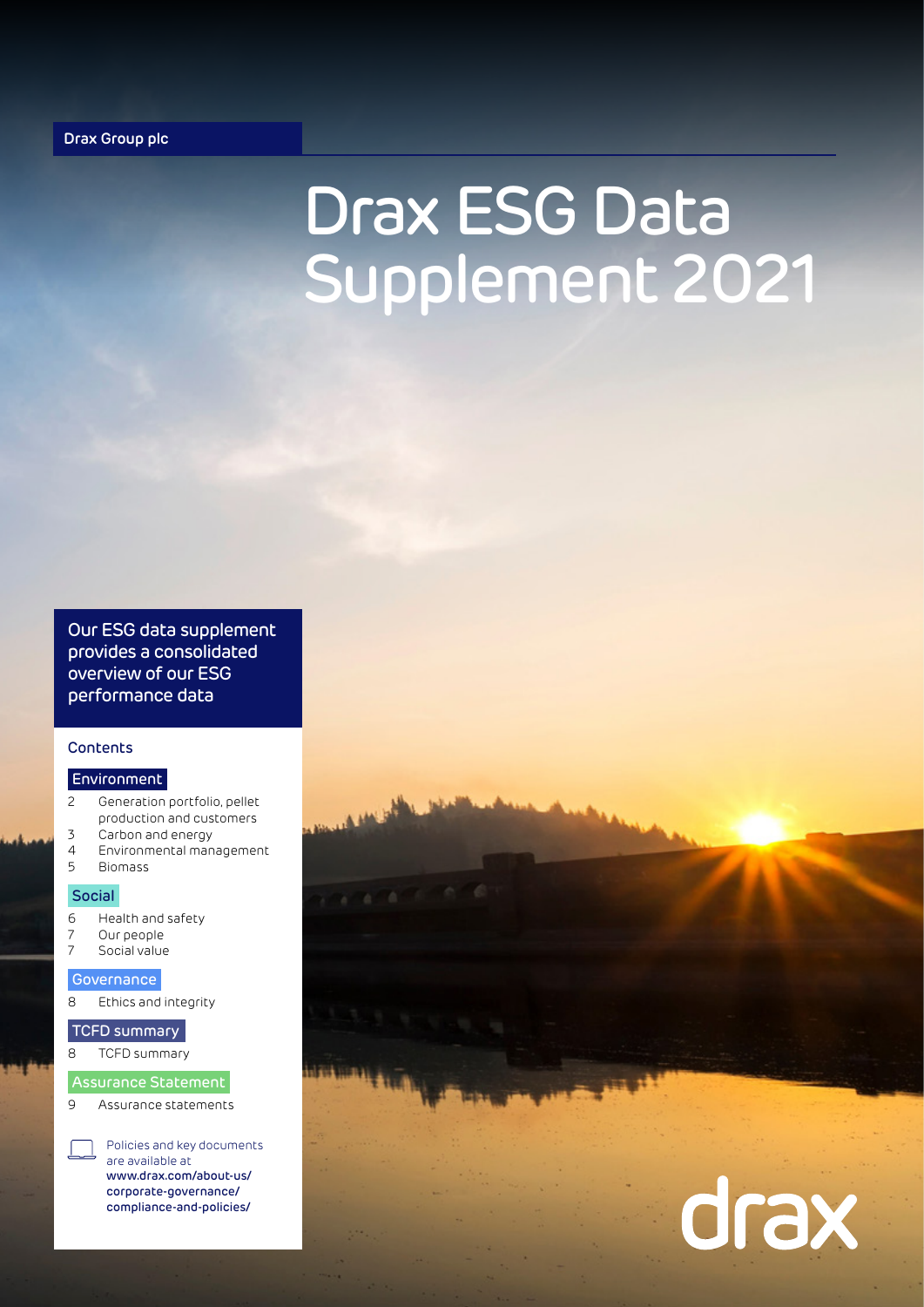### **Generation Portfolio, Pellet Production, and Customers**

| Datapoint                                                   | Unit       | 2021 | 2020 | <b>Notes</b>                                                                                                             |
|-------------------------------------------------------------|------------|------|------|--------------------------------------------------------------------------------------------------------------------------|
| <b>Generation Output</b>                                    |            |      |      |                                                                                                                          |
| Total generation output                                     | <b>TWh</b> | 16.1 | 18.8 | Excluding Cruachan Power Station which utilises electricity import<br>for pumping to balance the grid                    |
| Total renewable generation output                           | TWh.       | 15   | 14.5 |                                                                                                                          |
| Total non-renewable generation output                       | TWh        | 1.1  | 4.3  |                                                                                                                          |
| Proportion of renewable generation output                   | %          | 93   | 77   | Total renewable generation output as a proportion of Drax total<br>generation output                                     |
| <b>Generation Capacity</b>                                  |            |      |      |                                                                                                                          |
| Total generation capacity                                   | GW         | 4.5  | 6.5  | Capacity at 31 December for the reporting year                                                                           |
| Total renewable generation capacity                         | GW         | 3.1  | 3.1  | Capacity at 31 December for the reporting year                                                                           |
| Total non-renewable generation capacity                     | GW         | 1.4  | 3.4  | Capacity at 31 December for the reporting year                                                                           |
| <b>Pellet Production</b>                                    |            |      |      |                                                                                                                          |
| Total wood pellets produced                                 | Mt         | 3.1  | 1.5  |                                                                                                                          |
| <b>Customers</b>                                            |            |      |      |                                                                                                                          |
| Total electricity sales                                     | <b>TWh</b> | 13.7 | 14.7 |                                                                                                                          |
| Total gas sales                                             | <b>TWh</b> | 2.4  | 2.8  |                                                                                                                          |
| Electricity supplied to customers from<br>renewable sources | %          | 100  | 100  | Fuel mix disclosures available at:<br>energy.drax.com/support/fuel-mix-disclosure/<br>opusenergy.com/our-energy-sources/ |

### Power generation mix in 2021<sup>(1)</sup>

(% total output)

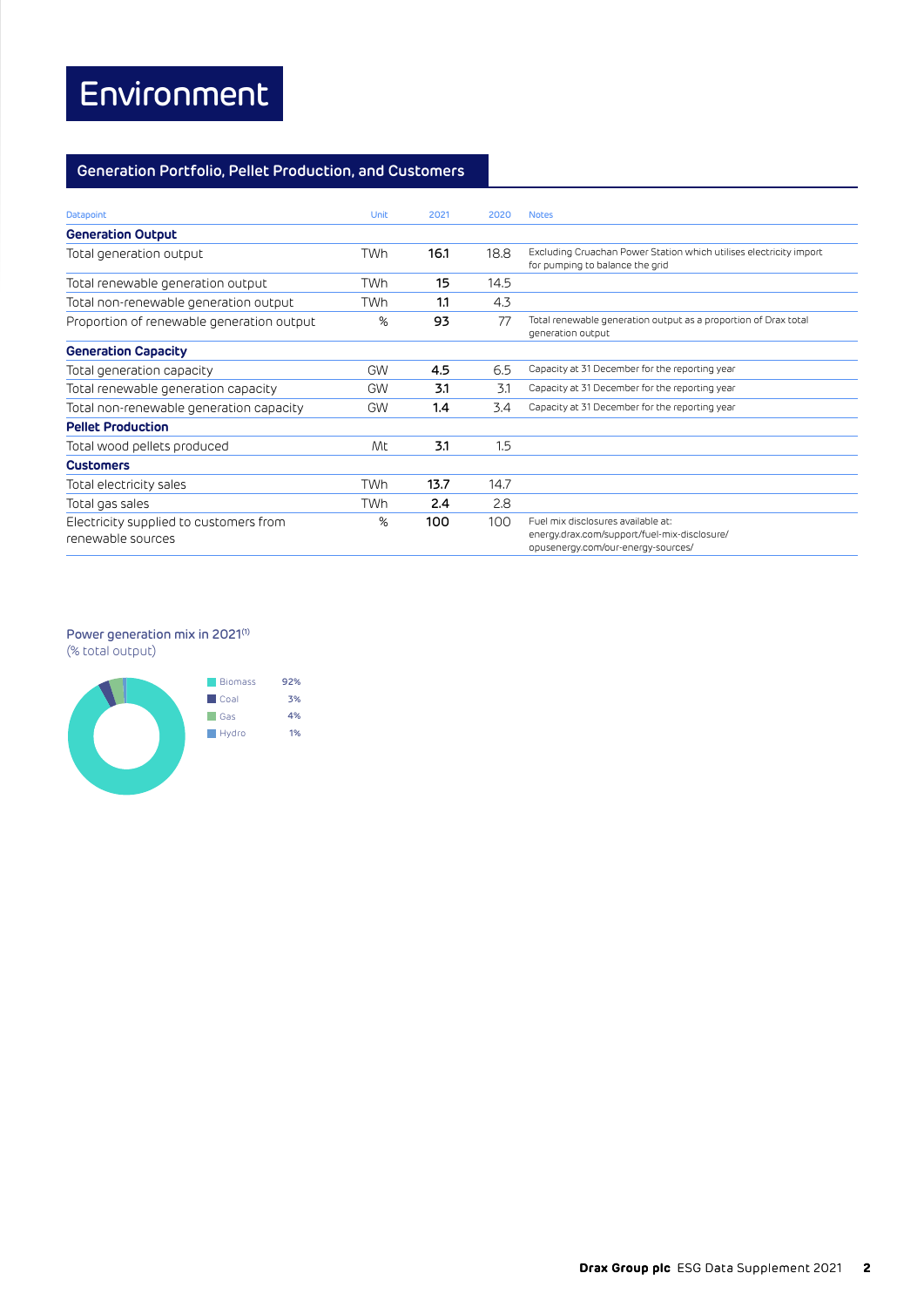### **Carbon and Energy**

| <b>Datapoint</b>                                          | Unit                             | 2021            | 2020           | <b>Notes</b>                                                                                                                                                                                                                                                                                                                                                                                       |
|-----------------------------------------------------------|----------------------------------|-----------------|----------------|----------------------------------------------------------------------------------------------------------------------------------------------------------------------------------------------------------------------------------------------------------------------------------------------------------------------------------------------------------------------------------------------------|
| <b>Carbon Emissions, Scope 1 and 2</b>                    |                                  |                 |                |                                                                                                                                                                                                                                                                                                                                                                                                    |
| Generation CO <sub>2</sub> emissions                      | k <sub>2</sub> CO <sub>2</sub>   | 525             | 2.682          | Generation emissions covers all direct emissions from<br>our own business operations that fall under the scope of<br>the UK Emissions Trading Scheme (UK ETS), and formerly<br>the European Union Emissions Trading System (EU ETS)                                                                                                                                                                |
| Group total scope 1                                       | k <sub>c</sub> CO <sub>2</sub> e | 932*            | 2,762          | Group total scope 1 covers all direct emissions from our<br>own business operations, across all sites                                                                                                                                                                                                                                                                                              |
| Group total scope 2 (location-based)                      | ktCO <sub>2</sub> e              | 323*            | 318            | Group total scope 2 covers all indirect emissions<br>associated with our electricity and heat consumption,<br>across all sites                                                                                                                                                                                                                                                                     |
| Group total scope 1 and 2                                 | ktCO <sub>2</sub> e              | 1.255*          | 3,080          |                                                                                                                                                                                                                                                                                                                                                                                                    |
| Proportion of Group emissions within<br>the UK            | %                                | 78*             | 95.3           | Proportion of Group scope 1 and 2 emissions within<br>the UK                                                                                                                                                                                                                                                                                                                                       |
| Biologically sequestered carbon                           | $k$ t $CO2$ e                    | 13.415          | 13.273         | The biogenic carbon emissions resulting from generation<br>are counted as zero in official reporting to both UK<br>authorities and under the UK Emissions Trading<br>Scheme (UK ETS) as the use of sustainable biomass is<br>considered to be CO <sub>2</sub> neutral at the point of combustion.<br>This methodology originates from the United Nations<br>Framework Convention on Climate Change |
| Generation emissions per GWh of<br>electricity generation | $tCO2$ /<br>GWh                  | $33*$           | 143            |                                                                                                                                                                                                                                                                                                                                                                                                    |
| Group emissions per GWh of<br>electricity generation      | $tCO2$ e/<br>GWh                 | 78*             | 164            | Group emissions are Group total scope 1 and 2<br>emissions as reported                                                                                                                                                                                                                                                                                                                             |
| <b>Carbon Emissions, Scope 3</b>                          |                                  |                 |                |                                                                                                                                                                                                                                                                                                                                                                                                    |
| Group total scope 3                                       | ktCO <sub>2</sub> e              | 3,121*          | 3,135          | Group total scope 3 excludes 'downstream leased assets';<br>and categories 'end of life treatment of sold products',<br>'franchises' and 'investments' are not applicable                                                                                                                                                                                                                          |
| Purchased goods and services                              | tCO <sub>2</sub> e               | 674,418         | 397,282        |                                                                                                                                                                                                                                                                                                                                                                                                    |
| Capital goods                                             | tCO <sub>2</sub> e               | 235,635         | 186,637        |                                                                                                                                                                                                                                                                                                                                                                                                    |
| Fuel and energy related activities                        | tCO <sub>2</sub> e               | 1,411,629       | 1,706,748      |                                                                                                                                                                                                                                                                                                                                                                                                    |
| Upstream transportation and<br>distribution               | tCO <sub>2</sub> e               | 203,928         | 133,030        |                                                                                                                                                                                                                                                                                                                                                                                                    |
| Waste generated in operations                             | tCO <sub>2</sub> e               | 3,150           | 1,117          |                                                                                                                                                                                                                                                                                                                                                                                                    |
| Business travel                                           | tCO <sub>2</sub> e               | 1,488           | 1.270          |                                                                                                                                                                                                                                                                                                                                                                                                    |
| Employee commuting                                        | tCO <sub>2</sub> e               | 5.660           | 5,453          |                                                                                                                                                                                                                                                                                                                                                                                                    |
| Upstream leased assets                                    | tCO <sub>2</sub> e               | 187             | 81             |                                                                                                                                                                                                                                                                                                                                                                                                    |
| Downstream transportation and<br>distribution             | tCO <sub>2</sub> e               | 7,130           | 7,035          |                                                                                                                                                                                                                                                                                                                                                                                                    |
| Processing of sold products                               | tCO <sub>2</sub> e               | 4,849           | 8,668          |                                                                                                                                                                                                                                                                                                                                                                                                    |
| Use of sold products                                      | tCO <sub>2</sub> e               | 572,894         | 687,595        |                                                                                                                                                                                                                                                                                                                                                                                                    |
| <b>Energy Consumption</b>                                 |                                  |                 |                |                                                                                                                                                                                                                                                                                                                                                                                                    |
| Group total energy consumption                            | kWh                              | 44,112,891,484* | 48,253,807,865 |                                                                                                                                                                                                                                                                                                                                                                                                    |
| Group total energy consumption within<br>the UK           | <b>kWh</b>                       | 40,112,110,277  | 47,090,524,296 |                                                                                                                                                                                                                                                                                                                                                                                                    |

\* Limited external assurance by LRQA (qualified opinion) using the assurance standard ISAE 3000 and based on Drax using the Corporate Greenhouse Gas Protocol, for 2021 data as indicated. For assurance statement and basis of reporting see www.drax.com/sustainability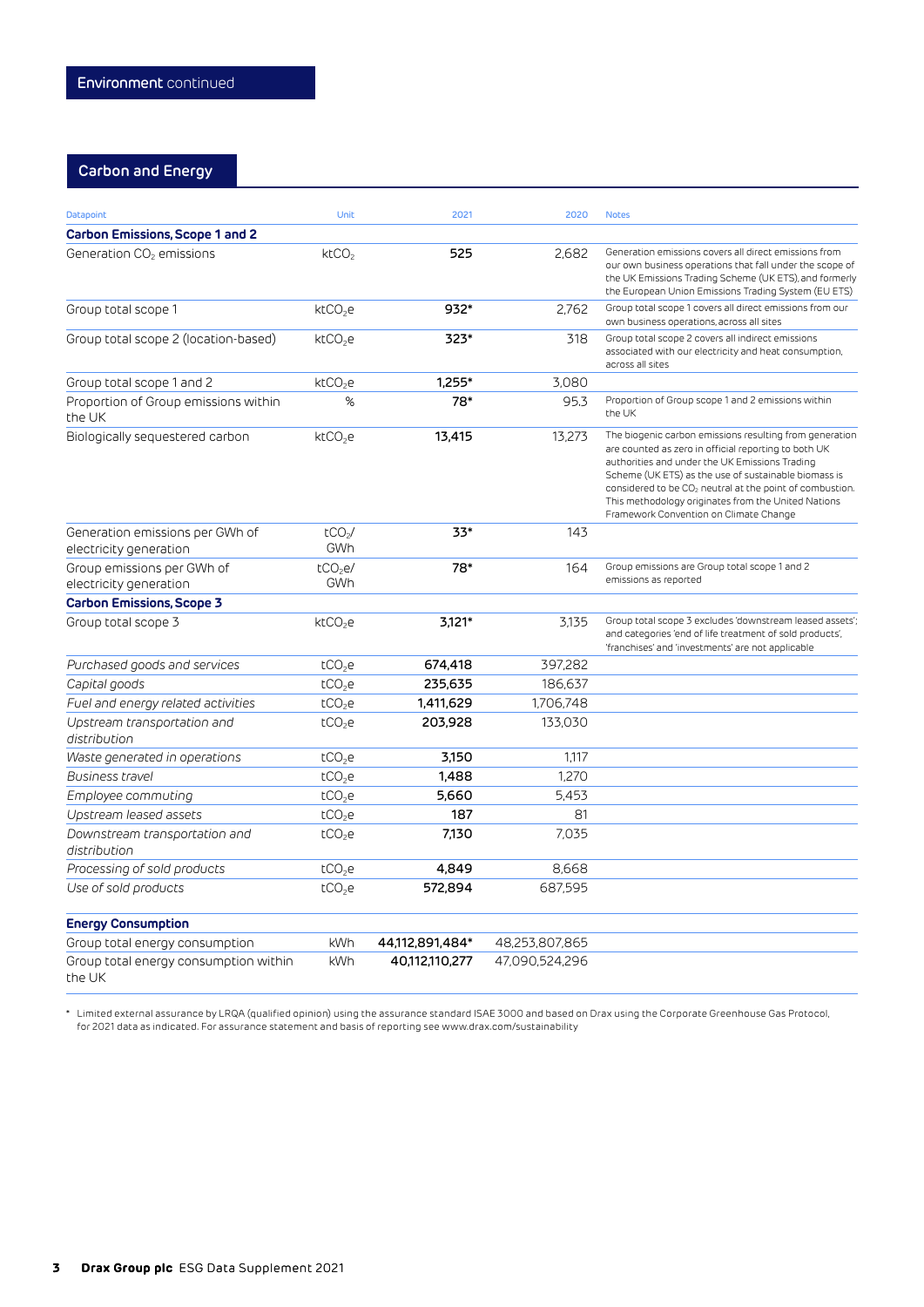### Carbon Emissions by greenhouse gas type

| 2021                                 | Jnit                |     | CH <sub>4</sub> | N20 |  |   | <b>Total</b> |
|--------------------------------------|---------------------|-----|-----------------|-----|--|---|--------------|
| Group total scope 1                  | ktCO <sub>2</sub> e | 358 |                 |     |  | _ | 932          |
| Group total scope 2 (location-based) | ktCO <sub>2</sub> e |     |                 |     |  | – |              |
| Group total scope 1 and 2            | ktCO <sub>2</sub> e |     |                 |     |  |   | .255         |

### **Environmental Management**

| Datapoint                                                  | Unit           | 2021           | 2020          | <b>Notes</b>                                                                                                   |
|------------------------------------------------------------|----------------|----------------|---------------|----------------------------------------------------------------------------------------------------------------|
| <b>Power Generation, Emissions to Air</b>                  |                |                |               |                                                                                                                |
| Nitrogen oxides - power generation                         | t              | 7.556          | 9.498         | Emissions from biomass, coal, and gas generation                                                               |
| Sulphur dioxide - power generation                         | t              | 1.087          | 3.015         | Emissions from biomass and coal generation                                                                     |
| Particulates - power generation                            | h              | 448            | 566           | Emissions from biomass and coal generation                                                                     |
| Power Generation, Emissions to Air, breakdown by fuel type |                |                |               |                                                                                                                |
| Nitrogen oxides - biomass                                  | t              | 6,882          | 6,971         |                                                                                                                |
| Sulphur dioxide - biomass                                  | t              | 699            | 1.806         |                                                                                                                |
| Particulates - biomass                                     | t              | 418            | 419           |                                                                                                                |
| Nitrogen oxides - coal                                     | t              | 534            | 1.949         |                                                                                                                |
| Sulphur dioxide - coal                                     | t              | 388            | 1,209         |                                                                                                                |
| Particulates - coal                                        | t              | 30             | 147           |                                                                                                                |
| Nitrogen oxides – gas                                      | t              | 139            | 578           | Gas assets sold in January 2021                                                                                |
| Carbon monoxide - gas                                      | t              | 78             | 284           | Gas assets sold in January 2021                                                                                |
| <b>Pellet Production, Emissions to Air</b>                 |                |                |               |                                                                                                                |
| Nitrogen oxides - pellet production                        | $\mathsf{t}$   | 386            | 427           | Data reported for Drax Biomass plants only: La Salle,<br>Morehouse and Amite                                   |
| VOCs - pellet production                                   | $\mathsf{t}$   | 1.202          | 2.983         | Data reported for Drax Biomass plants only: La Salle,<br>Morehouse and Amite                                   |
| Particulates - pellet production                           | $\mathsf{t}$   | 193            | 489           | Data reported for Drax Biomass plants only: La Salle,<br>Morehouse and Amite                                   |
| <b>Power Generation, Water Use</b>                         |                |                |               |                                                                                                                |
| Total water abstracted – power generation                  | m <sup>3</sup> | 64,140,878*    | 242.472.306   | Power generation covers Blackburn, Damhead Creek,<br>Rye House, Shoreham and Drax Power Stations               |
| Total water returned – power generation                    | m <sup>3</sup> | 57,616,803*    | 231,039,964   | Power generation covers Blackburn, Damhead Creek,<br>Rye House, Shoreham and Drax Power Stations               |
| Total water abstracted and returned -<br>hydro generation  | m <sup>3</sup> | 3,005,380,954* | 4.289.825.847 | Hydro generation covers Galloway and Lanark Hydro<br>Scheme                                                    |
| Total water abstracted from reservoir -<br>pumped storage  | m <sup>3</sup> | 261.791.757*   | 294.022.644   | Pumped storage covers Cruachan Power Station                                                                   |
| Total water abstracted from Loch Awe -<br>pumped storage   | m <sup>3</sup> | 249,155,337*   | 241.452.288   | Pumped storage covers Cruachan Power Station<br>Excluding volume of water collected via the<br>aqueduct system |

\* Limited external assurance by LRQA (qualified opinion) using the assurance standard ISAE 3000 for 2021 data as indicated. For assurance statement and basis of reporting see www.drax.com/sustainability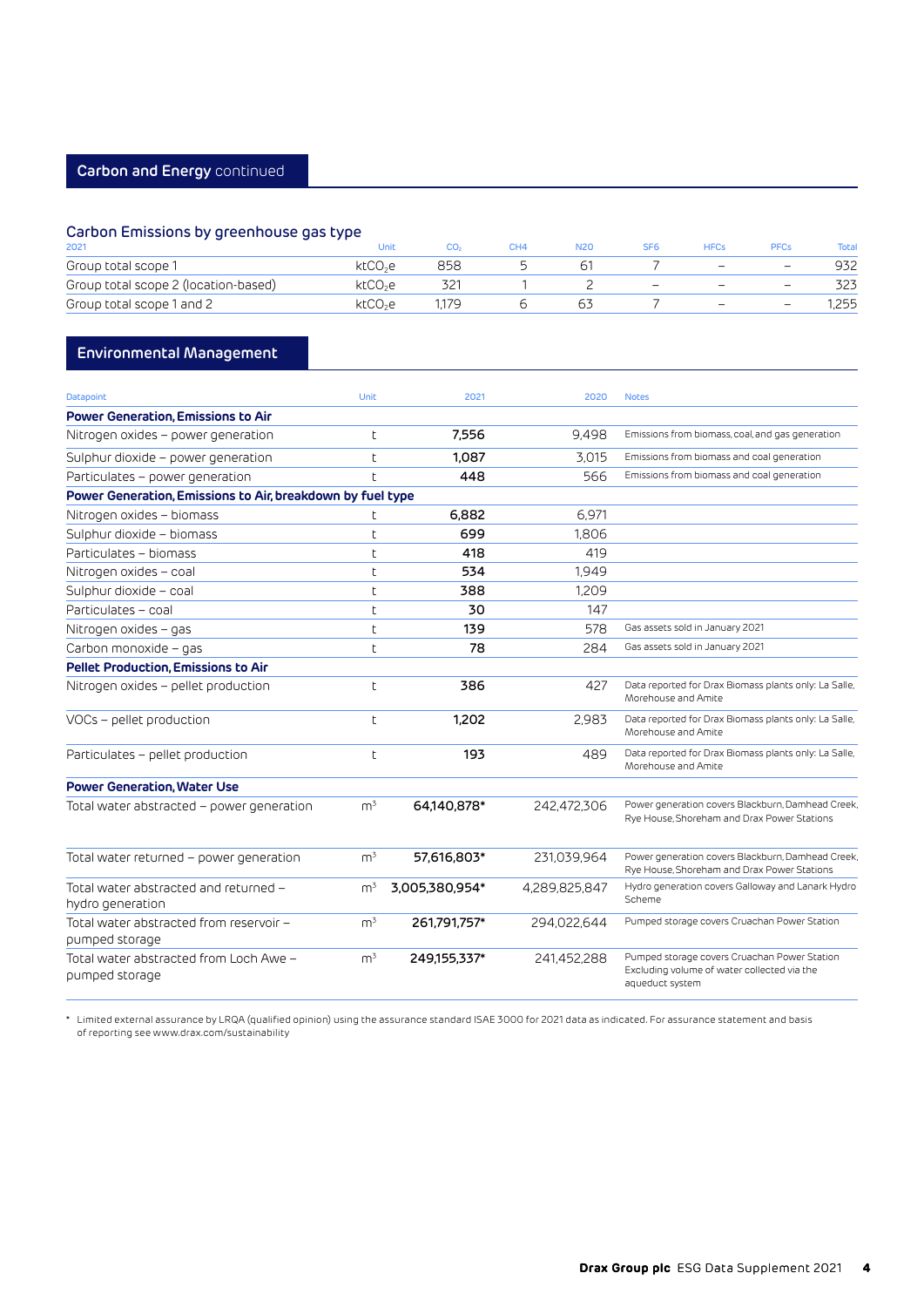### **Biomass**

| <b>Datapoint</b>                                                           | Unit                               | 2021 | 2020 | <b>Notes</b>                                                                                                                                                        |
|----------------------------------------------------------------------------|------------------------------------|------|------|---------------------------------------------------------------------------------------------------------------------------------------------------------------------|
| <b>Drax Power Station</b>                                                  |                                    |      |      |                                                                                                                                                                     |
| Proportion of SBP compliant woody biomass<br>sourced by Drax Power Station | %                                  | 98   | 99   | For the 2021 figure reported, December data has been calculated<br>based on the weighted average SBP compliant material for January<br>to November 2021 actual data |
| Average biomass supply chain<br><b>GHG</b> emissions                       | kqCO <sub>2</sub> e/<br><b>MWh</b> | 100* | 109  | For the 2021 figure reported, December data has been calculated<br>based on the weighted average carbon intensity of January to<br>November 2021 actual data        |

\* Limited external assurance by Bureau Veritas using the assurance standard ISAE 3000. For assurance statement see www.drax.com/sustainability

### Biomass Feedstock Sources, 2021

### **Drax Group sources of fibre**

| Country        | Sawmill and other<br>wood industry<br>residues (t) | <b>Branches</b><br>and tops (t) | Thinnings (t) | Low grade<br>roundwood (t) | Arboricultural<br>residues (t) | Agricultural<br>residues (t) | Country<br>total (t) |
|----------------|----------------------------------------------------|---------------------------------|---------------|----------------------------|--------------------------------|------------------------------|----------------------|
| <b>USA</b>     | 1,795,400                                          | 358,018                         | 1,171,304     | 1,738,747                  | $\qquad \qquad -$              | 73,602                       | 5,137,071            |
| Canada         | 1.459.514                                          | 153.986                         | 18.131        | 181.579                    | $\qquad \qquad -$              | $\qquad \qquad -$            | 1.813.209            |
| Latvia         | 121,618                                            | -                               | 108           | 597,391                    |                                |                              | 719,117              |
| Estonia        | 86,594                                             | -                               | 26,615        | 96,273                     |                                | $\qquad \qquad -$            | 209,482              |
| Brazil         |                                                    | -                               | -             | 170,562                    | $\qquad \qquad -$              | 22,368                       | 192,930              |
| Portugal       | 19.144                                             | 61,045                          | 40.045        | 66,685                     | 290                            | $\overline{\phantom{m}}$     | 187,209              |
| Belarus        | 107.828                                            |                                 |               | 2,401                      | $\qquad \qquad -$              | $\qquad \qquad -$            | 110,229              |
| UK             |                                                    | -                               |               |                            | $\qquad \qquad -$              | 57,023                       | 57,023               |
| Russia         | 508                                                | -                               |               |                            |                                | 33.321                       | 33,829               |
| Other European | 5.090                                              | -                               |               | 181                        |                                | 5.320                        | 10,591               |
| <b>Total</b>   | 3,595,695                                          | 573.048                         | 1.256.204     | 2,853,819                  | 290                            | 191.634                      | 8.470.690            |

### **Pellet Production sources of fibre**

| Country      | Sawmill and other<br>wood industry<br>residues (t) | <b>Branches</b><br>and tops (t) | Thinnings (t)            | Low grade<br>roundwood (t) | Arboricultural<br>residues (t) | Agricultural<br>residues (t) | Country<br>total (t) |
|--------------|----------------------------------------------------|---------------------------------|--------------------------|----------------------------|--------------------------------|------------------------------|----------------------|
| <b>USA</b>   | 756.624                                            | $\overline{\phantom{m}}$        | 647.709                  | 394.338                    | $\overline{\phantom{m}}$       | $\overline{\phantom{m}}$     | 1.798.670            |
| Canada       | 854.323                                            | 125.410                         | $\overline{\phantom{m}}$ | 57.166                     | $\qquad \qquad \blacksquare$   | $\overline{\phantom{a}}$     | 1.036.899            |
| <b>Total</b> | 1.610.947                                          | 125.410                         | 647.709                  | 451.503                    | $\qquad \qquad \blacksquare$   | $\qquad \qquad -$            | 2.835.569            |

### **Drax Power Station sources of fibre** (material received at Drax Power Station)

| Country        | Sawmill and other<br>wood industry<br>residues (t) | <b>Branches</b><br>and tops (t) | Thinnings (t)     | Low grade<br>roundwood (t) | Arboricultural<br>residues (t) | Agricultural<br>residues (t) | Country<br>total (t) |
|----------------|----------------------------------------------------|---------------------------------|-------------------|----------------------------|--------------------------------|------------------------------|----------------------|
| <b>USA</b>     | 1,669,236                                          | 358,018                         | 1,171,304         | 1,732,627                  |                                | 73,602                       | 5,004,786            |
| Canada         | 924.896                                            | 67,230                          | 18.131            | 181.579                    |                                | $\qquad \qquad -$            | 1,191,835            |
| Latvia         | 121.618                                            |                                 | 108               | 597,391                    |                                | -                            | 719,117              |
| Estonia        | 86,594                                             |                                 | 26,615            | 96,273                     |                                | -                            | 209,482              |
| Brazil         |                                                    |                                 | $\qquad \qquad -$ | 170.562                    |                                | 22.368                       | 192,930              |
| Portugal       | 19.144                                             | 61.045                          | 40.045            | 66.685                     | 290                            | —                            | 187,209              |
| Belarus        | 107,828                                            |                                 | $\qquad \qquad -$ | 2,401                      | -                              | -                            | 110,229              |
| UK             | $\qquad \qquad \blacksquare$                       |                                 | -                 |                            |                                | 57.023                       | 57,023               |
| Russia         | 508                                                |                                 |                   |                            |                                | 33.321                       | 33,829               |
| Other European | 5,090                                              |                                 |                   | 181                        |                                | 5,320                        | 10.591               |
| <b>Total</b>   | 2.934.913                                          | 486.292                         | 1.256.204         | 2.847.699                  | 290                            | 191.634                      | 7.717.031            |

Note: For 2021 feedstock figures reported, December data has been calculated based on the weighted average sources of fibre for January to November 2021 actual data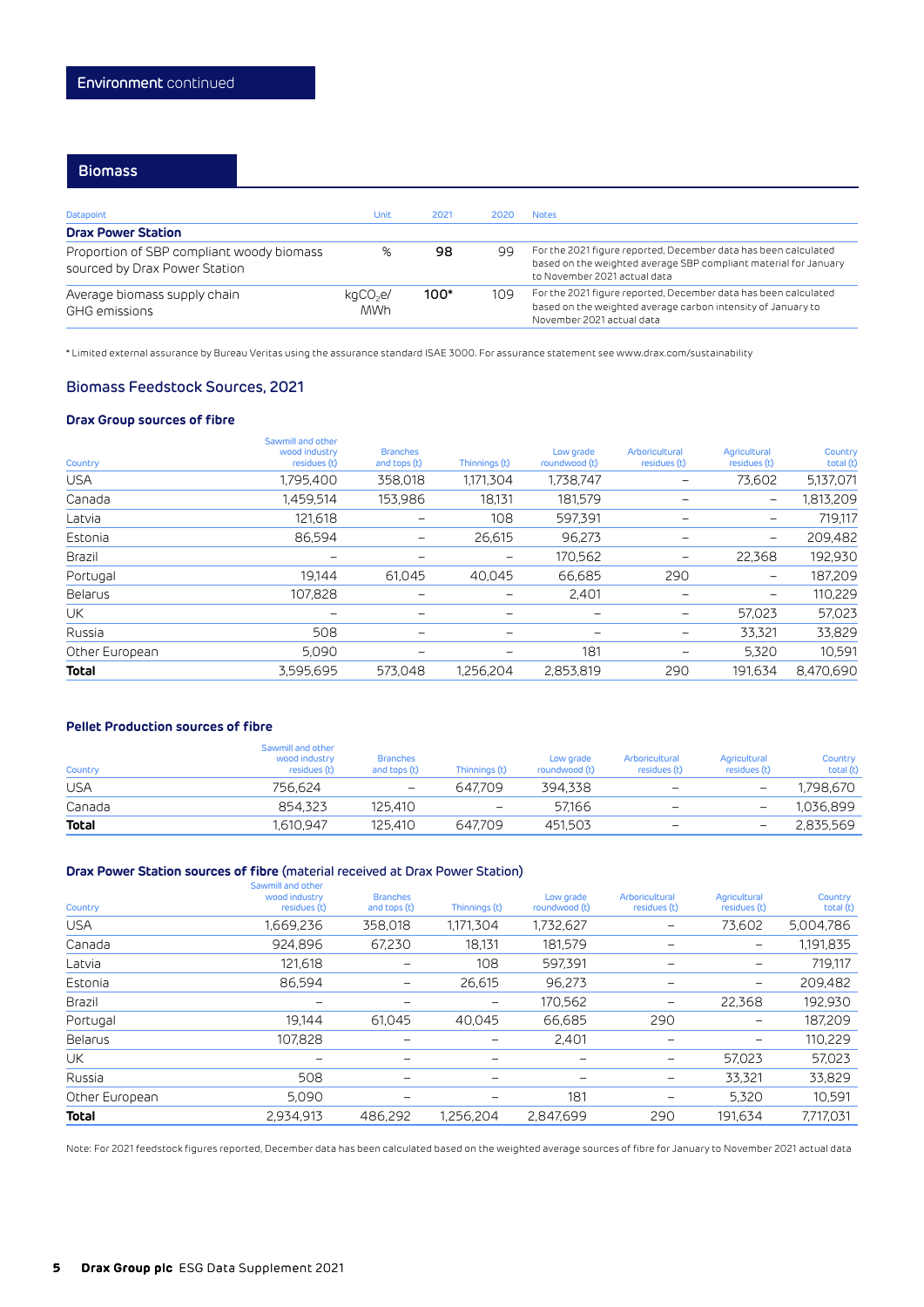### Social

**Health and Safety**

| Datapoint                | Unit              | 2021 | 2020 | <b>Notes</b>                                                                                                                                                                                                                                        |
|--------------------------|-------------------|------|------|-----------------------------------------------------------------------------------------------------------------------------------------------------------------------------------------------------------------------------------------------------|
| <b>Health and Safety</b> |                   |      |      |                                                                                                                                                                                                                                                     |
| $TRIR^* - total$         | Per 100,000 hours | 0.22 | 0.29 | Total Recordable Incident Rate (TRIR) is the total<br>fatalities, lost time injuries and medical treatment<br>injuries per 100,000 hours worked. Data include<br>both employees and contractors. 2021 data exclude<br>Pinnacle contractor incidents |
| TRIR – employees         | Per 100,000 hours | 0.27 |      |                                                                                                                                                                                                                                                     |
| TRIR – contractors       | Per 100,000 hours | 0.11 |      | 2021 data excludes Pinnacle contractor incidents.                                                                                                                                                                                                   |
| $LTIR - total$           | Per 100,000 hours | 0.05 | 0.08 | Lost Time Incident Rate (LTIR) is the total fatalities<br>and lost time injuries per 100,000 hours worked.<br>Data include both employees and contractors. 2021<br>data exclude Pinnacle contractor incidents                                       |
| $LTIR$ – employees       | Per 100,000 hours | 0.05 |      |                                                                                                                                                                                                                                                     |
| LTIR – contractors       | Per 100,000 hours | 0.04 |      | 2021 data exclude Pinnacle contractor incidents                                                                                                                                                                                                     |
| <b>RIDDOR</b>            | n                 | 7    | 6    | RIDDOR is the number of incidents in the UK that<br>were reported to the Health and Safety Executive in<br>compliance with the Reporting of Injuries, Diseases<br>and Dangerous Occurrences Regulations 2013                                        |
| Fatalities               | n                 | 0    | Ω    | Data include both employees and contractors                                                                                                                                                                                                         |

\* 2021 data subject to final assurance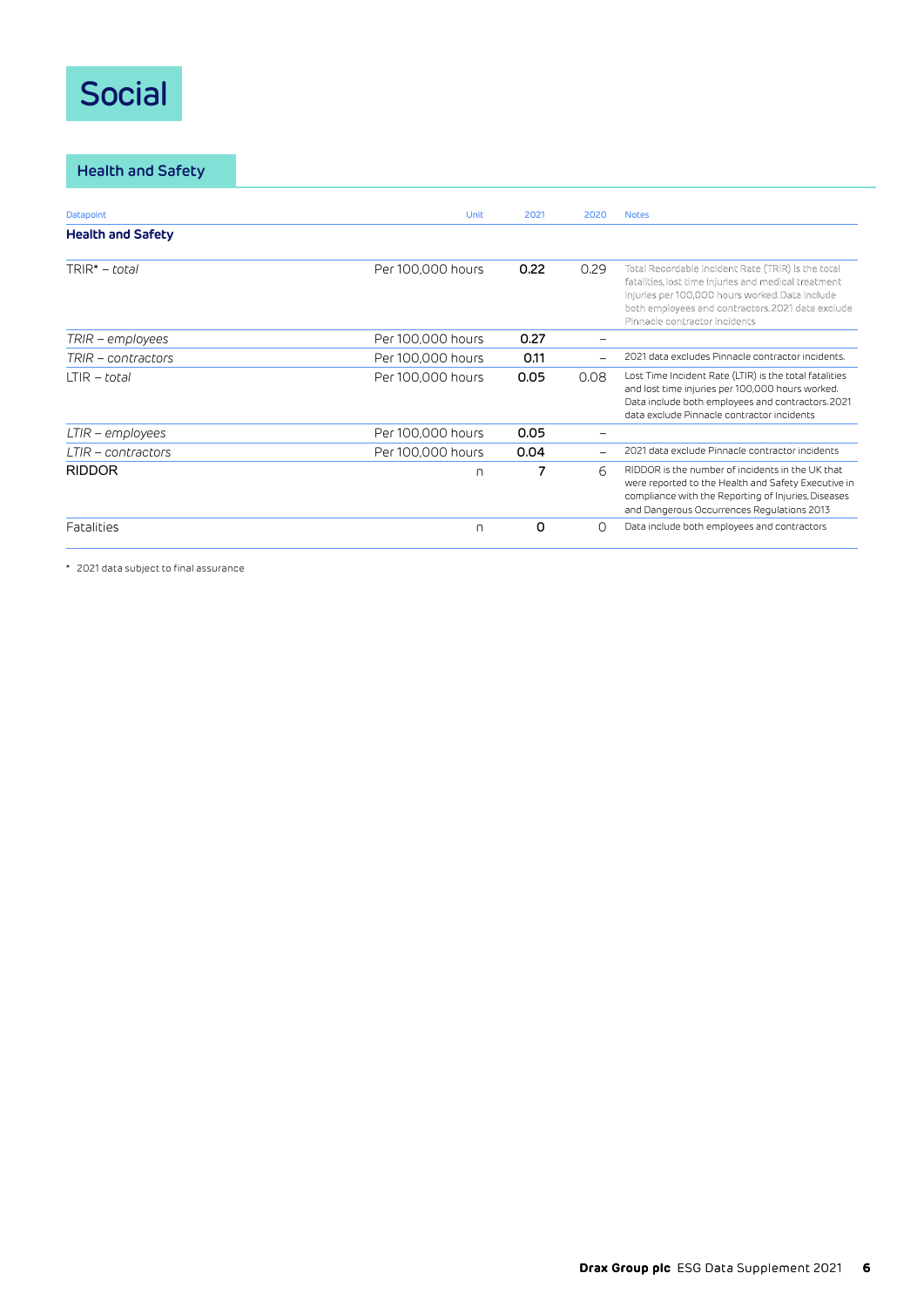### **Our People**

| <b>Datapoint</b>                                                        | <b>Unit</b> | 2021   | 2020                     | <b>Notes</b>                                                                                                    |
|-------------------------------------------------------------------------|-------------|--------|--------------------------|-----------------------------------------------------------------------------------------------------------------|
| <b>Workforce Composition</b>                                            |             |        |                          |                                                                                                                 |
| Total Group employees                                                   | n.          | 3,053* | 3,022                    | Total number of Group employees as at 31 December for reporting year                                            |
| United Kingdom                                                          | %           | $73*$  | 91                       |                                                                                                                 |
| United States of America                                                | %           | $13*$  | 9                        |                                                                                                                 |
| Canada                                                                  | %           | $14*$  | $\overline{\phantom{0}}$ |                                                                                                                 |
| Full time employees                                                     | %           | $92*$  | 92                       |                                                                                                                 |
| Part time employees                                                     | %           | 8*     | 8                        |                                                                                                                 |
| Employee total pay and benefits average<br>(50th percentile)            | £           | 53,033 | 49,793                   |                                                                                                                 |
| Ratio of CEO earnings to average employee<br>earnings (50th percentile) | n:1         | 52:1   | 38:1                     |                                                                                                                 |
| <b>Diversity, Equity &amp; Inclusion</b>                                |             |        |                          |                                                                                                                 |
| Female employees                                                        | %           | 30*    | 31.5                     | Total workforce, including Board members and senior managers                                                    |
| Male employees                                                          | %           | 70*    | 68.5                     | Total workforce, including Board members and senior managers                                                    |
| Board members - female                                                  | %           | 44     | 29                       |                                                                                                                 |
| Board members – male                                                    | %           | 56     | 71                       |                                                                                                                 |
| Senior managers - female                                                | %           | 37     | 33                       | Direct reports of the Board (i.e. Executive Committee) and their direct<br>reports                              |
| Senior managers - male                                                  | %           | 63     | 67                       | Direct reports of the Board (i.e. Executive Committee) and their direct<br>reports                              |
| <b>Workforce - Other</b>                                                |             |        |                          |                                                                                                                 |
| Employees covered by collective bargaining<br>agreement                 | %           | 14     | 21                       |                                                                                                                 |
| Employee engagement score                                               | %           | 79     | 82                       |                                                                                                                 |
| Employee turnover rate                                                  | %           | 29.5   | 11                       |                                                                                                                 |
| Average spend per employee on training and<br>development               | £           | 197    | 285                      | Excluding compliance and safety training, Apprentice Levy spend and<br>formal supported academic qualifications |
| Training hours per employee                                             | hours       | 11     |                          | Excluding compliance and safety training, Apprentice Levy spend and<br>formal supported academic qualifications |

\* Limited external assurance by LRQA (qualified opinion) using the assurance standard ISAE 3000 for 2021 data as indicated. For assurance statement and basis of reporting see www.drax.com/sustainability

### **Social Value**

| Datapoint                            | Unit | 2021 | 2020                     | <b>Notes</b>                                                                                                               |
|--------------------------------------|------|------|--------------------------|----------------------------------------------------------------------------------------------------------------------------|
| <b>Community</b>                     |      |      |                          |                                                                                                                            |
| Total donations                      | £k   | 421  | 886                      | Cash and in-kind donations made by Drax in the reporting year.<br>2020 donations included a Covid support package of £636k |
| <b>Early Careers</b>                 |      |      |                          |                                                                                                                            |
| Apprentices – total                  | n    | 56   | 57                       | Total number of apprentices starting or in continued development<br>at Drax in the reporting year                          |
| Graduates - recruited                | n    | 9    | 3                        | Total number of graduates recruited at Drax in the reporting year                                                          |
| Virtual work experience participants | n    | 63   | $\overline{\phantom{0}}$ | Total number of participants in the Drax virtual work experience<br>programme in the reporting year                        |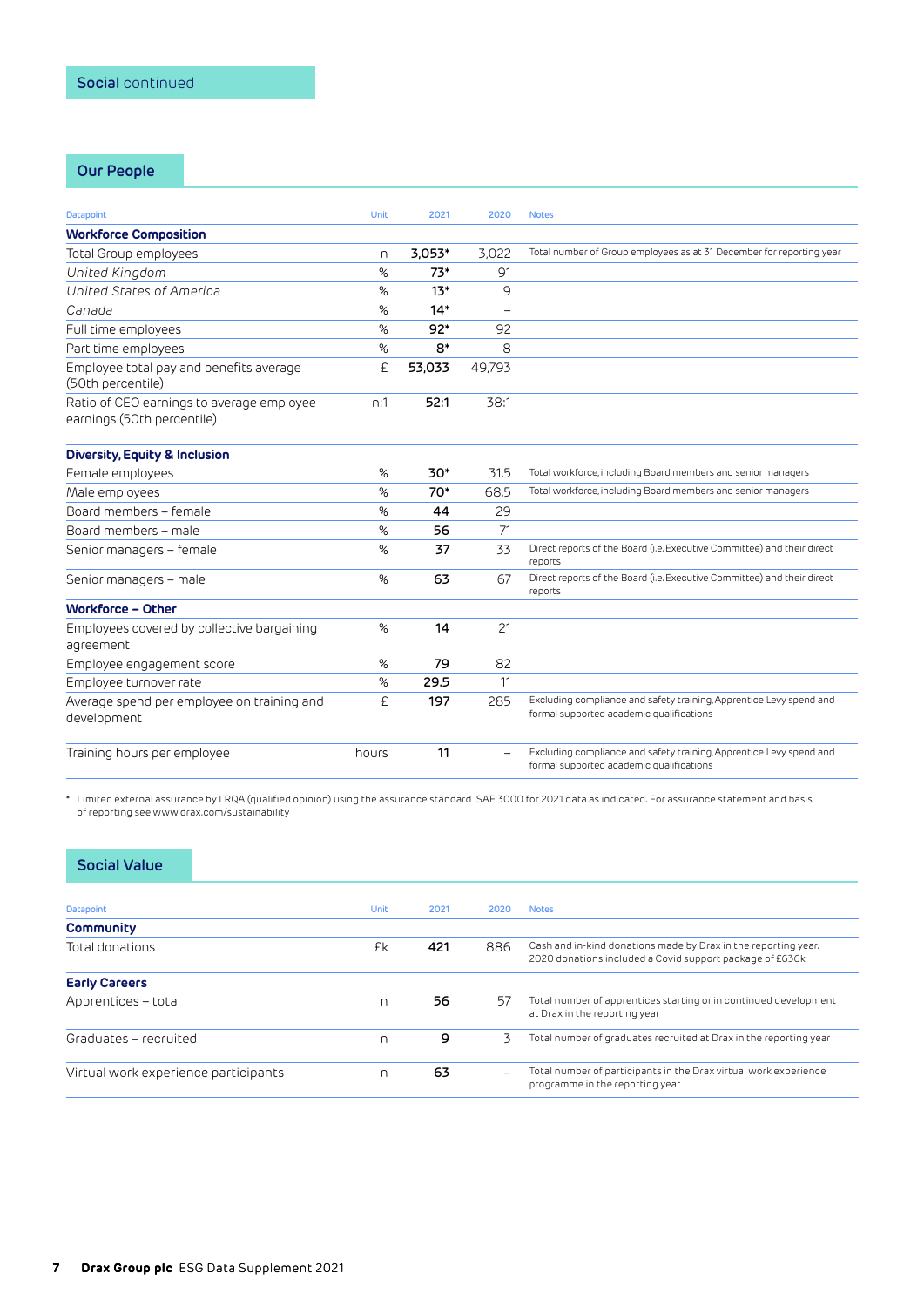### **Ethics and integrity**

| Datapoint                                                                           | Unit | 2021 | 2020         | <b>Notes</b>                                                                                                                                                                                                                                                                                                                                                                                |
|-------------------------------------------------------------------------------------|------|------|--------------|---------------------------------------------------------------------------------------------------------------------------------------------------------------------------------------------------------------------------------------------------------------------------------------------------------------------------------------------------------------------------------------------|
| Speak Up (whistleblowing)                                                           |      |      |              |                                                                                                                                                                                                                                                                                                                                                                                             |
| Speak Up reports raised                                                             | n    | 14   | $\mathsf{Q}$ | Total number of reports raised across all channels, internal and external                                                                                                                                                                                                                                                                                                                   |
| Employee survey question on ability to raise<br>concerns                            | %    | 86   | 82           | Total favourable response to MyVoice employee survey statement: I feel<br>comfortable to speak up or report any concerns                                                                                                                                                                                                                                                                    |
| <b>Ethics eLearning and Training</b>                                                |      |      |              |                                                                                                                                                                                                                                                                                                                                                                                             |
| Employees that have received and completed<br>an Annual Business Ethics Declaration | %    | 100  | 100          | Calculated as the proportion of permanent employees who have<br>completed an Annual Business Ethics Declaration covering the reporting<br>year, relative to the number invited to complete. Excludes employees on<br>long-term absence from Drax during the declaration period, and does not<br>include Pinnacle colleagues joining the business during 2021                                |
| Employees that have received and completed<br>Code of Conduct eLearning             | %    | 100  | 100          | Calculated as the proportion of permanent employees that have<br>completed Code of Conduct eLearning covering the reporting year, relative<br>to the number invited to complete. Excludes employees on long-term<br>absence from Drax during the training period, and does not include<br>Pinnacle colleagues joining the business during 2021                                              |
| Senior Leaders that have completed Business<br>Ethics for Senior Leaders eLearning* | %    | 100  |              | Calculated as the proportion of Senior Leaders (career level 3 and above)<br>that completed Business Ethics for Senior Leaders eLearning, relative to<br>the number invited to complete<br>*Business Ethics for Senior Leaders eLearning was deployed in H1 2021 to<br>UK and Drax Biomass Senior Leaders; and does not include Pinnacle Senior<br>Leaders joining the business during 2021 |

### TCFD Summary

| <b>4 TCFD Pillars</b>      | <b>11 TCFD Recommended Disclosure</b>                                                                                                                              | Reference                                                                                                                                                 |
|----------------------------|--------------------------------------------------------------------------------------------------------------------------------------------------------------------|-----------------------------------------------------------------------------------------------------------------------------------------------------------|
| Governance                 | Describe the Board's oversight of climate-related risks and opportunities                                                                                          | AR&A 2021, Governance, page 64-65                                                                                                                         |
|                            | Describe management's role in assessing and managing climate-related risks<br>2.<br>and opportunities                                                              | AR&A 2021, Governance, page 64-65                                                                                                                         |
| <b>Strategy</b>            | Describe the climate-related risks and opportunities the organisation has<br>3.<br>identified over the short-, medium-, and long-term                              | AR&A 2021, Strategy, page 66-67<br>AR&A 2021, Principal Risks and Uncertainties, page 88                                                                  |
|                            | Describe the impact of climate-related risks and opportunities on the<br>4.<br>organisation's businesses, strategy, and financial planning                         | AR&A 2021, Strategy, page 68                                                                                                                              |
|                            | Describe the resilience of the organisation's strategy, taking into consideration<br>5.<br>different climate related scenarios, including a 2 °C or lower scenario | AR&A 2021, Climate scenario analysis, page 68-70                                                                                                          |
| <b>Risk management</b>     | Describe the organisation's processes for identifying and assessing climate-<br>6.<br>related risks                                                                | AR&A 2021, Processes for identifying, assessing and<br>managing climate-related risks, page 71                                                            |
|                            | Describe the organisation's processes for managing climate-related risks                                                                                           | AR&A 2021, Processes for identifying, assessing and<br>managing climate-related risks, page 71                                                            |
|                            | Describe how processes for identifying, assessing, and managing climate-<br>8.<br>related risks are integrated into the organisation's overall risk management     | AR&A 2021, Integration of climate-related risk management<br>into Group approach, page 71<br>AR&A 2021, Principal Risks and Uncertainties, page 76-79, 88 |
| <b>Metrics and targets</b> | Disclose the metrics used by the organisation to assess climate-related risks<br>9.<br>and opportunities in line with its strategy and risk management process     | AR&A 2021, Carbon emissions, page 50-51<br>AR&A 2021, Metrics, page 71                                                                                    |
|                            | 10. Disclose scope 1, scope 2, and, if appropriate, scope 3 greenhouse gas (GHG)<br>emissions and the related risks.                                               | AR&A 2021, Carbon emissions, page 50-51<br>ESG Data Supplement 2021, Carbon and energy, page 3                                                            |
|                            | 11. Describe the targets used by the organisation to manage climate-related risks<br>and opportunities and performance against targets                             | AR&A 2021, Carbon emissions, page 49<br>AR&A 2021, Targets, page 71                                                                                       |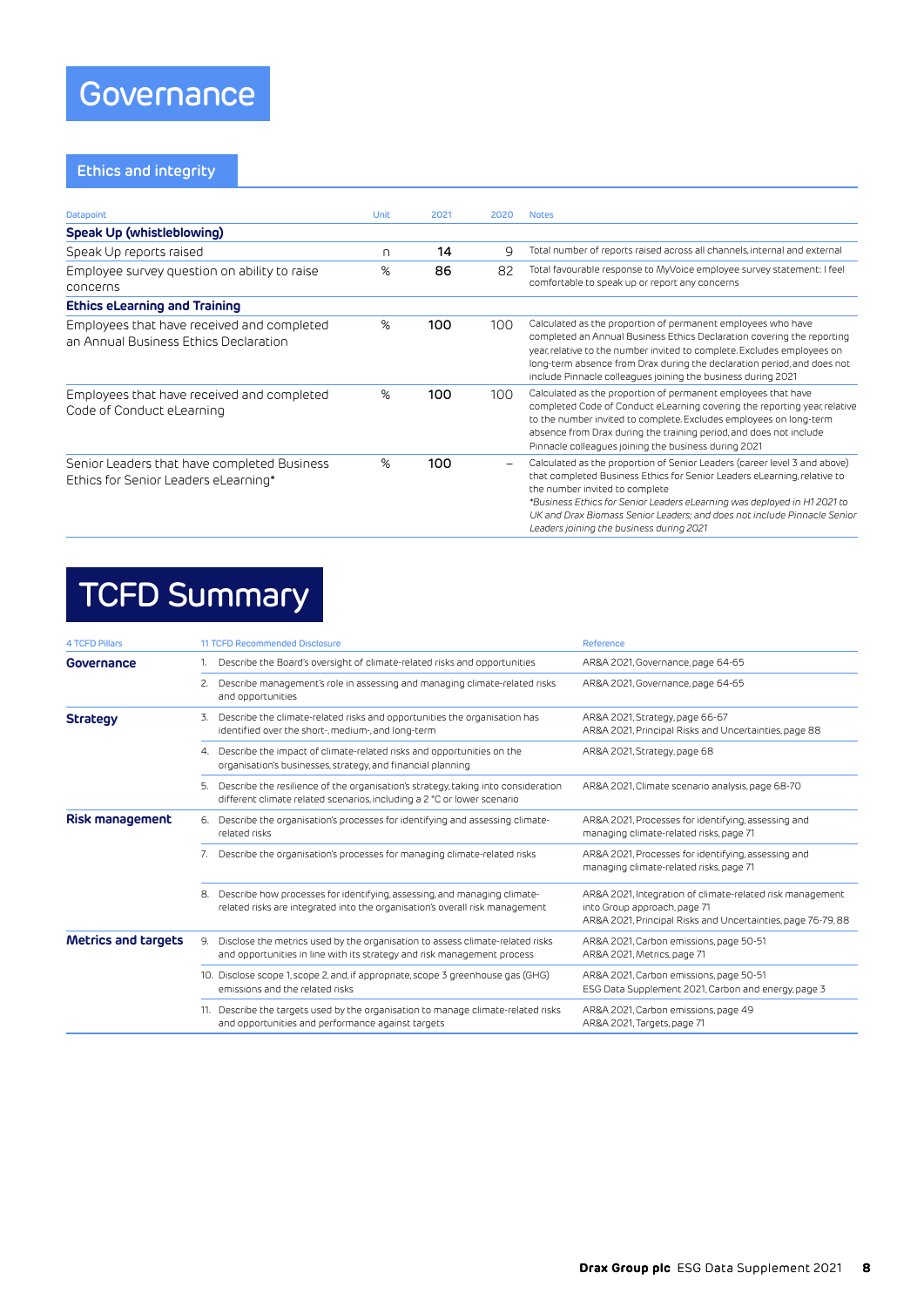### Assurance statement

### **LRQA Independent Assurance Statement**

### Relating to the Drax Group Plc Environmental and Social Governance data for the period January 1, 2021 to December 31, 2021.

This Assurance Statement has been prepared for Drax Corporate Ltd (hereafter referred to as 'Drax' in accordance with our contract.

### Terms of Engagement

LRQA was commissioned by Drax to provide independent assurance on selected Environmental and Social Governance data (hereafter referred to as 'Selected Information'), for the period January 1 2021 to December 31 2021, against the assurance criteria below to a limited level of assurance and at a materiality of the professional judgement of the verifier using LRQA's verification procedure. LRQA's verification procedure is based on current best practice, is in accordance with ISAE 3000 and ISAE 3410.

Our assurance engagement with Drax covered the following requirements:

- Verifying conformance with:
	- Environmental and Social Governance (ESG) Databook. Drax Group Procedure.
	- World Resources Institute / World Business Council for Sustainable Development Greenhouse Gas Protocol: A corporate accounting and reporting standard, revised edition (otherwise referred to as the WRI/WBCSD Protocol) for the GHG data<sup>1</sup>
- Evaluating the accuracy and reliability of data and information for only the selected indicators listed below:
	- Group Greenhouse Gas (GHG) emissions (Scope 1 and 2);
	- Group GHG emissions (Scope 3);
	- Water abstraction and discharge;
	- Employment data on headcount;
	- Group energy consumption;
	- Percentage of emissions in the UK;
	- Group generation emissions intensity; and
	- Group emissions intensity.

Our assurance engagement excluded the data and information of Drax's suppliers, contractors and any third- parties mentioned in the report.

LRQA's responsibility is only to Drax. LRQA disclaims any liability or responsibility to others as explained in the end footnote. Drax's responsibility is for collecting, aggregating, analysing and presenting all the data and information within the report and for maintaining effective internal controls over the systems from which the report is derived. Ultimately, the report has been approved by, and remains the responsibility of Drax.

- 1 http://www.ghgprotoc ol.org/
- 2 The extent of evidence-gathering for a limited assurance engagement is less than for a reasonable assurance engagement. Limited assurance engagements focus on aggregated data rather than physically checking source data at sites. Consequently, the level of assurance obtained in a limited assurance engagement is lower than the assurance that would have been obtained had a reasonable assurance engagement been performed.

### LRQA's Opinion

Based on LRQA's approach, except for the effect of the matters described in the Basis for Qualified Opinion, nothing has come to our attention that would cause us to believe that Drax has not, in all material respects:

- Met the requirements of the criteria listed above; and
- Disclosed accurate and reliable performance data and information in the Selected Information.

The opinion expressed is formed on the basis of a limited level of assurance<sup>2</sup> and at the materiality of the professional judgement of the verifier.

### Basis for Qualified Opinion

- LRQA did not verify any graphical representation of the selected data.
- The Scope 3 GHG emissions exclude Category 13 Downstream leased assets.
- The Scope 3 GHG emissions have been quantified using software models. These have not been verified by LRQA. In addition, no evidence was presented to otherwise verify their reliability.
- The Basis of Reporting (Appendix 1 of the Environmental and Social Governance (ESG) Databook (Drax Group Procedure) is available on the webpage: www.drax.com/sustainability.
- Drax Group Plc utilise a rolling base year for the GHG emissions inventory, as described in the Basis of Reporting.
- The GHG emissions have been calculated using, where practicable, the Global Warming Potential factors from the Intergovernmental Panel on Climate Change (IPCC) Fourth Assessment Report.
- The Drax Biomass Calculator V2.0 that is used to calculate the GHG intensity of wood pellets has been verified to reasonable assurance during a separate assurance engagement. This was not undertaken by LRQA.
- Drax Power Station has been verified to limited assurance as follows. This was not undertaken by LRQA. The scope of the verification engagement covered sustainability data reported in Section 5 (Part A – Monthly Biomass Usage Statement) and Section 6 (Annual Biomass Statement for the Facility for the period 1 April 2020 to 31 March 2021) of the 'Drax Power Station 3rd Conversion Unit (Unit #1), SC Annual Compliance Report and SC Audit Report, 1 April 2020 to 31 March 2021', Prepared for: Low Carbon Contracts Company Limited, Date: 14 June 2021.
- Drax Power Station has been verified to limited assurance as follows. This was not undertaken by LRQA. The scope of the verification engagement covered sustainability data reported in Sections 4 (Part A – Monthly Biomass Usage Statement) and Section 5 (Annual Biomass Statement for the Facility for the period 1 April 2020 to 31 March 2021) of the 'Drax Power Station (RB) – A,C,E Sustainability Audit Report, 1 April 2020 to 31 March 2021, Prepared for: Ofgem, Date: 14 June 2021.